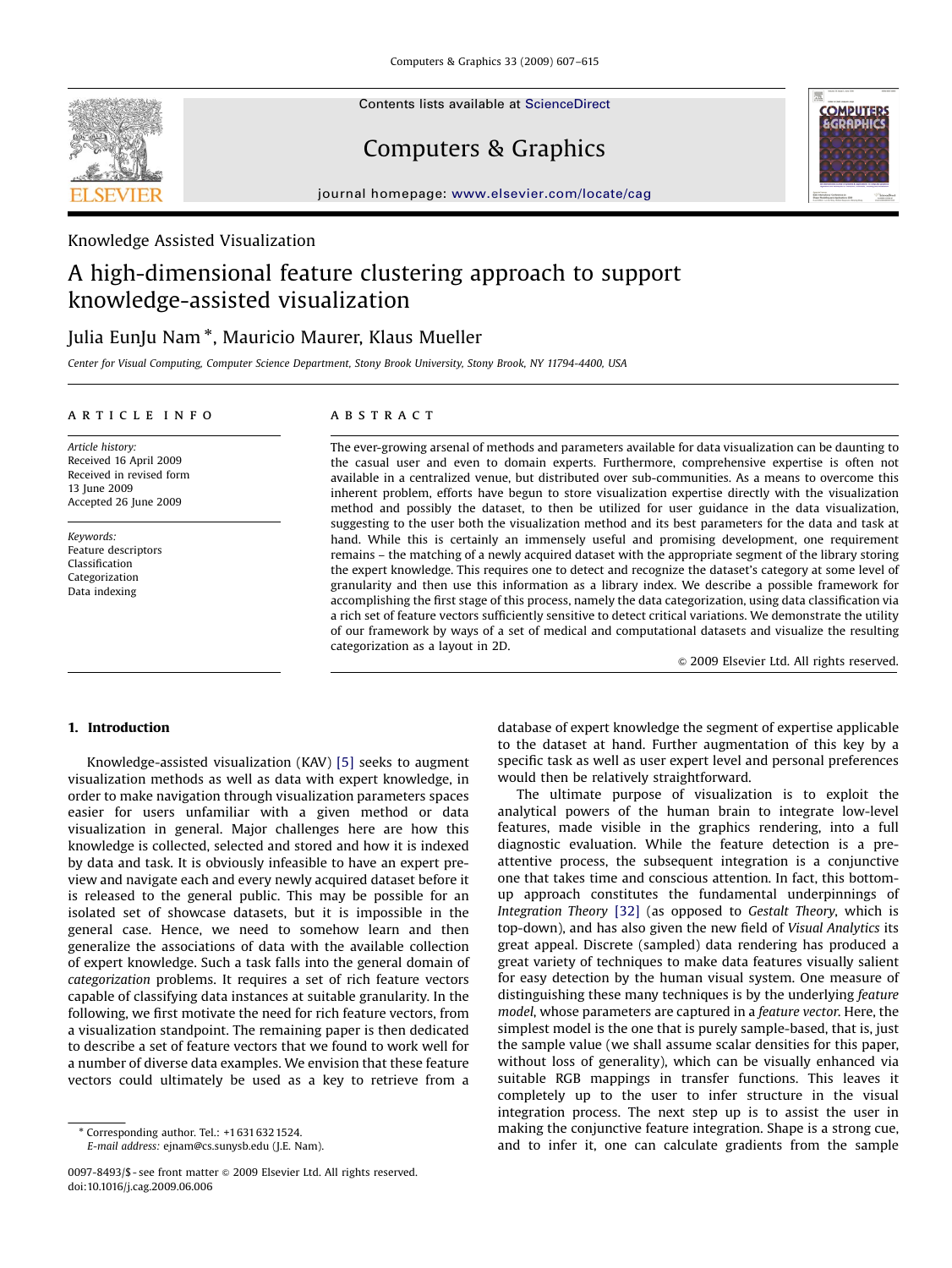neighborhood. More advanced local computations can emphasize higher-level shape features, such as curvature, suggestive contours, and others. All of these features have in common that they have direct visual manifestations which can be readily brought out by their interaction with light. Thus, the underlying models have direct correspondences to familiar real-life expressive artifacts. Similar is true for vector and flow fields where streamlines or deforming textures can be used to visually aid in feature integration. But feature models can also reflect more abstract events, which can be deduced from the data. Popular here are physical as well as topological events in iso-contour and flow fields, which all can be visualized as a feature space of graph-like representations [\[24,35\].](#page-8-0) Glyphs have also been devised to visually communicate the presence, structure, and location of such features to the user [\[34\].](#page-8-0)

In all of the above cases, image analysis, guided by a suitable feature model, was used to perform some low-level feature integration for the user, so these patterns could be perceived, visually encoded by appropriate graphical means. But there are many situations where feature models are not known (yet), or at least have not been formulated by a descriptive analytical process. In this case, one must resort back to raw patterns in the data and derive a model from scratch, using a learning approach (often called model learning). Learning requires a specification of features in the data that are characteristic for the sought model, able to distinguish positive from negative candidate instances. This specification is a key to finding an accurate model. Ideally, this process is fully automatic. We accomplish this by first deriving a set of rich feature vectors from the data and then using cluster analysis to learn the feature vectors relevant to the model. Here we will be looking for features that are less intuitive on first sight, and are thus not pre-attentive, requiring computer analysis for their derivation. Then, once these rich feature vectors have been learned, they can be used for subsequent classification, selection, and indexing. In that regard, unlike other works in volume graphics based on machine learning [\[33\]](#page-8-0) our focus is not segmentation, but model-based object-level classification, detection, and categorization.

Our paper is structured as follows. First, Section 2 discusses relevant work. Then, Section 3 presents the low-level feature detection and description mechanisms we use, while Section 4 describes the high-level learning framework to support classification and mining, and the visualization of the outcomes. Finally, Section 5 presents results of some case studies we conducted with our system, and Section 6 ends with conclusions.

#### 2. Previous work

Voxel clustering has been a frequent mechanism for feature characterization. It was popularized in the pioneering work of Kindlmann and Durkin [\[14\]](#page-8-0) who identified region (object) boundaries by their characteristic arc-footprint in a 2D densitygradient magnitude scatter plot. However, once there are a sufficiently large number of boundaries, this scatter plot becomes excessively cluttered, making the detection of isolated arcs virtually impossible. For this reason, Kniss et al. [\[16\]](#page-8-0) devised an innovative dual–domain interaction interface, which enables users to explore local regions of the volume in the volume domain and simultaneously observe the emergence of arcs corresponding to local iso-surfaces within the clutter of the scatter plot domain. An iterative process conducted in this manner then identifies, labels, and paints all volume features. Although the emergence of GPUs enables such real-time interaction, this type of feature detection still requires a significant amount of user skill and time. Further, the approach also pointed to the limits of how many dimensions can be simultaneously managed within such an interactive interface.

Other clustering metrics have also been proposed since then, for example the LH-values [\[30\]](#page-8-0), which encode the two volume values encountered by moving up and down the gradient direction from a given voxel. The LH metric is a very informative characterization of a boundary, as it reveals the regions which the boundary separates. The LH histogram, however, also operates within a scatter plot of two cluster variables, that is,  $L$  and  $H$ , which can result in clutter in the presence of many features. The incorporation of more than two metrics creates what is often referred to as voxel signatures [\[31\]](#page-8-0). Traditionally these have included densities, first and second derivative magnitudes, but also more advanced statistical measures, such as skew and kurtosis, as well as curvature [\[15\],](#page-8-0) but one could easily add further metrics, such as the LH-values discussed above. The visualization of these high dimensional points is challenging, and most typically an array of 2D projection scatter plots is used. This, however, limits a holistic assessment of the present patterns – the user must reconstruct the possibly complex high-dimensional shape mentally. Dimension reduction methods, such as SOM (Self Organizing Maps) [\[27\]](#page-8-0), can be used to compress the highdimensional space into 2D, however, this can be prone to errors and distortions, and it also requires a discretization into bins for display. An early but powerful direct high-dimensional exploration paradigm providing a combined scatter plot of an arbitrary number of variables is the Grand Tour [\[1\].](#page-7-0) The user is guided through hyper-space along a trajectory that is decided along the way by selecting the maximum of a given projection pursuit metric. The user stops when the current viewpoint is the local maximum of this metric. In contrast, the method of parallel coordinates [\[13\]](#page-8-0) maps a high-dimensional point into a piece-wise linear line that spans the vertical dimension axes. With Parallel Coordinates, clusters can be isolated by brushing the appropriate data axes. Another form of displaying high-dimensional data is the spectral plot, as has been used in [\[23\]](#page-8-0), where various cues were added to help users perceive N-dimensional relationships. However, once the number of dimensions becomes even modestly large (dozens to hundreds) all of these paradigms fall victim to the curse of dimensionality [\[2\],](#page-7-0) which makes the search for interesting patterns an unwieldy task.

To circumvent the scalability problems associated with visual clustering and pattern detection, we choose to instead use more descriptive, yet low-level, feature descriptors, which allow for more informed (pre-integrated feature) clustering in the computational domain, to yield the desired categorization descriptor. A subsequent visualization of the inter- and intra-cluster relationships, along with iconic representation of the underlying patterns, then optionally allows users to get a feel for the semantics of their data. This enables an information-assisted visualization interface [\[5\],](#page-8-0) in which users, possibly experts, would select visualization method and parameters based on this explanatory data property illustration.

One of the feature descriptors we employ are local density histograms, which have found frequent use in volume rendering before. For example, [\[22\]](#page-8-0) utilize histograms of local neighborhoods to capture tissue characteristics for locally-sensitive transfer function specification, while [\[28\]](#page-8-0) employ local histograms to simulate color bleeding and ambient occlusion effects. Texture descriptors have also recently been used by Caban and Rheingans [\[3\]](#page-7-0). But apart from densities and higher-order statistics derived from them, we find it also helpful to characterize local features by their gradient field statistics, in form of scale-space gradient histograms. For this, we use the SIFT (Scale Invariant Feature Transform) operator [\[20,21\]](#page-8-0), which has become quite popular in the computer vision literature and content-based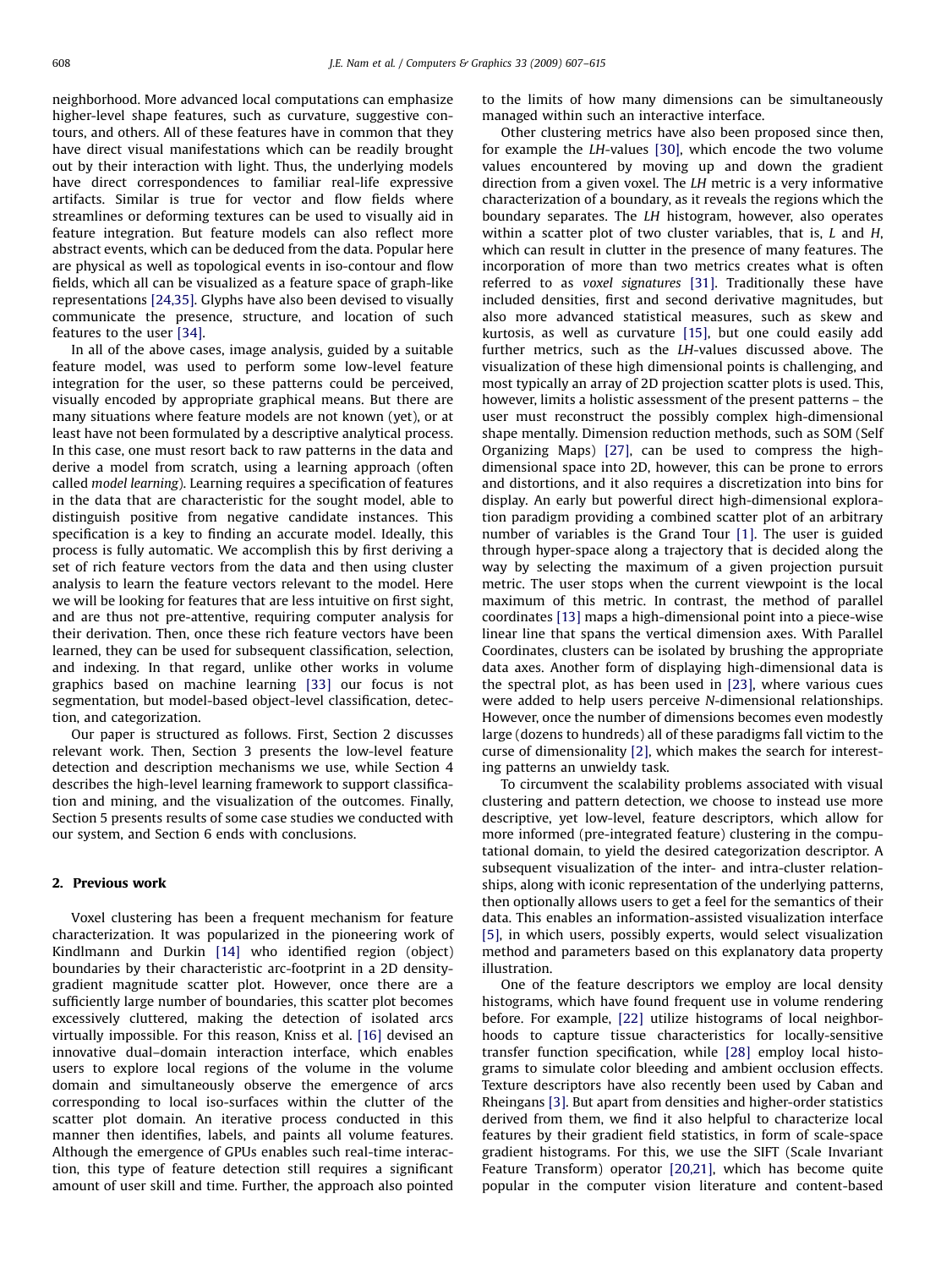image retrieval, but to the best of our knowledge has rarely, if at all, been used in the field of volume visualization. We note that our descriptors may be augmented with other high-dimensional feature vector descriptors, such as size [\[6\]](#page-8-0) and moment statistics [\[26\]](#page-8-0), as well as with standard local descriptors, such as density and derivatives, for potentially even better results.

## 3. Low-level feature detection and description

As mentioned, we use two types of statistical low-level feature descriptors: density histograms to represent the overall texture statistics and gradient histograms to capture the perceptual effects of these. In particular the latter is targeted to support the feature integrative systems of human vision, which is the target of any visualization system. Both will be insensitive to affine transformations, such as scale, rotation, and translation, to support feature and object characterization in large datasets. We describe both of these feature descriptors in the following.

A global histogram is not descriptive enough as a classifier, and this motivated the use of more feature-oriented histograms. We did not attempt automated segmentation which is still an open research area, to confine the extent of histograms within object boundaries. Instead, we aimed for a representation that has good potential to capture the essence of an object, and yet is automatic to compute. This led to our approach of computing the density signatures in local histograms at a hierarchy of window sizes, to enable the detection of feature density statistics at multiple levels of scales. For this, we normalized the histograms. We also perform optional smoothing at the histogram level (not the image level) to reach independence of the sampling process that generated the data. Rotation invariance is achieved by constructing the histograms within slightly overlapping radial regions. We also experimented with space-filling tilings: hexagons in 2D, rhombic dodecahedrons in 3D, and so on. For reasons of simplicity in the indexing [\[37\],](#page-8-0) we eventually chose the radial primitives in our work.

To encode the gradient signatures we used the SIFT feature descriptor, as motivated in Section 2. In the following section, we shall describe the SIFT feature descriptor for the traditional 2D (image) case [\[21\].](#page-8-0) Section 3.2 will then describe how we make use of it in time-varying 2D and 3D in light of our application.

## 3.1. The SIFT feature descriptor

The SIFT feature descriptor [\[20,21\]](#page-8-0) is based on a model of the behavior of cerebral cortex cells in primate vision, which are sensitive to intensity gradients at different levels of scale. Founded in these evolutionary principles, it has been shown to outperform other local descriptors on both textured and structured scenes. The SIFT algorithm consists of two phases: (i) the detection of critical points (the keypoints) in scale-space and (ii) the encoding of these into keypoint descriptors. As has been formally shown in [\[19\],](#page-8-0) the Gaussian forms the best scale-space kernel, and it is used to compute the scale-space used by SIFT for key-point detection. A Gaussian kernel is parameterized by the standard deviation  $\sigma$ :

$$
G(x, y, \sigma) = \frac{1}{2\pi\sigma^2} e^{-(x^2 + x^2)/2\sigma^2}
$$
 (1)

The SIFT scale-space is formed by convolving the original image by a cascade of Gaussians, yielding a set of N images with band limit  $2^i\sigma$  and down-sampled by a factor of  $2^i$ ,  $0 \le i \le N-1$ . Each image thus represents an octave in scale-space. This pyramid makes features at multiple scales accessible for a localized detection of keypoints, and thus makes features scale-invariant. The detection itself is performed by finding local extrema in a Difference-of-Gaussians (DoG) representation on each pyramid level. A DoG D( $x$ ,  $y$ ,  $\sigma$ ) is computed by

$$
D(x, y, \sigma) = (G(x, y, k\sigma) - G(x, y, \sigma))I(x, y)
$$
\n(2)

where  $I(x, y)$  is the image and  $G(x, y, \sigma)$  the Gaussian kernel. SIFT uses a set of DoG within each octave to enable a finer-scaled and more spatially localized search for local extrema. Each scale-space octave is first subdivided in a set of s images, progressively bandlimited with  $k^j \sigma$  where  $k = 2^{1/s}$  and  $1 \le j \le s$ . In fact, we require s+3 blurred images so that the final extrema detection covers the complete octave.

Keypoints are then detected by comparing a point's 8 neighbors on the current scale and the 9 neighbors at the scales above and below. This requires 27 comparisons to determine if the point is a local maximum/minimum. Spatial localization of the keypoint can be improved by a using a Taylor series expansion of the local DoG gradients and setting the derivative to zero [\[21\].](#page-8-0) An inherent problem with SIFT is that there can be an abundance of keypoints. Thus additional metrics must be employed to define the relevant saliency of the local extrema. One such metric is contrast, defined by the magnitude of the DoG response's local extremum  $|D(x, y, \sigma)_{\text{max}}|$ . Typically, a value of  $T_{DoG} = 0.03$  is used in practice (assuming image values normalized in [0, 1]), providing reductions on the order of 10%. A second criterion is to reject all keypoints that are part of an edge. These can be detected by gauging the local curvature using the point's Hessian matrix H. A point is an edge point if the ratio r of the two principal components is above a certain threshold, say 10. This ratio can be efficiently determined by computing the trace and determinant of H and rejecting the point if the following relation does not hold:

$$
\frac{\text{Tr}(H)^2}{\text{Det}(H)} < \frac{(r+1)^2}{r} \tag{3}
$$

This test typically rejects an additional 20–30% of the potential keypoints.

The surviving strong keypoints are now encoded into descriptors which attempt to model the keypoint neighborhood and make it sufficiently distinct for recognition tasks. This encoding is by ways of an orientation histogram of local gradients (measured in the scale space image that is closest to the scale of the keypoint), quantized into bins. It is constructed by computing the magnitude and orientation at each image sample point in a region around the keypoint location, weighted by a Gaussian function with  $\sigma$  equal to one half the width of the descriptor window to achieve a certain level of smoothing. The samples are then aggregated into 8-bin orientation histograms describing the neighborhood over a  $4 \times 4$  matrix of subregions. [Fig. 1](#page-3-0) shows a 2D example. This histogram is stored into a 128-long feature vector, along with the scale ID and location.

The SIFT feature descriptor can be made orientation independent and therefore rotation invariant. For this, the highest peak in the orientation histogram is detected and this orientation forms the key-points alignment vector (that is, the orientation histogram is rotated by this vector into a normalized orientation). In addition, new keypoints are also created for all orientation histogram directions with local peaks within 85% of the global peak. This adds typically 15% keypoints, but it brings more stability to matching tasks.

#### 3.2. Extending the SIFT feature descriptor to time-varying 2D and 3D imagery

SIFT has traditionally been used only in 2D in the context of images, but recently [\[4\]](#page-7-0) and [\[19\]](#page-8-0) have generalized the framework into higher dimensions, for the purpose of determining accurate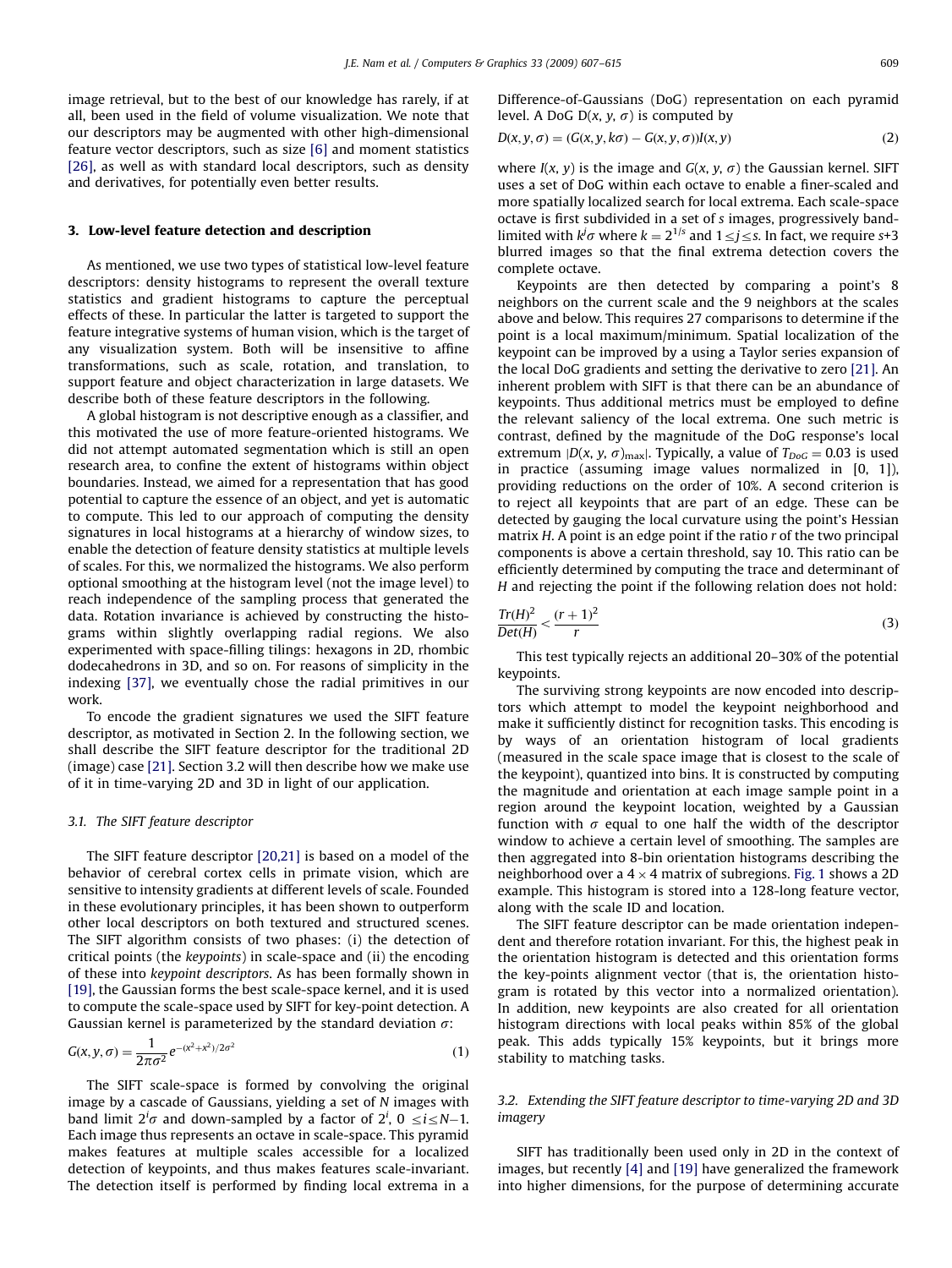<span id="page-3-0"></span>feature point correspondences between medical volume datasets for object alignment and for action recognition in video data, respectively. Although both works extended SIFT to be used with 3-dimensional data, the former employs a more sophisticated keypoint localization approach whereas the latter relies on a random procedure for the extraction of interesting points. This latter methodology allows for faster runtimes but fails to capture the essence of the SIFT algorithm, which is the localization of points that contain striking characteristics of an image. Thus, we use a method similar to that of [\[4\]](#page-7-0) (and described in Section 3.1) to extract keypoints and compute their feature descriptor in our application.

First a difference of Gaussian (DoG) pyramid of datasets is built. A series of s Gaussian blurred volumes is computed from the original dataset with sigma  $= \sigma$ , k $\sigma$ , k $^2\sigma$ , k $^3\sigma$ ,..., k $^s\sigma$  forming an octave (plus the additional two volumes at either end needed to compute s DoGs). In our experiments, we have used  $s = 3$  to keep storage reasonable. The first volume of the first octave is the original dataset and the first volume for the subsequent octaves is a half-sized version of the last blurred volume of the previous level. The DoG datasets are then computed from its neighboring blurred datasets at scales  $k^j\sigma$  and  $k^{j+1}\sigma$ . Finally, each DoG volume is searched for local maxima or minima. Similar to the SIFT algorithm, every voxel is compared against all its neighboring voxels in the current scale and in the DoG datasets in the scale above and below. In 3-dimensions, this step requires checking 80 voxels (26 neighbor voxels in the current volume and the  $2 \times 27$ voxels in the corresponding locations in the adjacent volumes in



Fig. 1. SIFT keypoint neighborhood. Pre-computed gradients (background) are accumulated into 8-bin orientation histograms (foreground) for each subregion. This figure shows an  $8 \times 8$  neighborhood with  $2 \times 2$  subregions, while SIFT typically uses  $16 \times 16$  neighborhoods with  $4 \times 4$  subregions.

the same octave). Similar to the 2D case, we use the two metrics, contrast and edge, to cull some of the detected keypoints. For the former, we set  $T_{DoG} = 0.3$  (assuming voxel ranges in [0, 1]). Using the edge metric is justified since in a full-fledged framework we would prefer to use the 1st and 2nd derivative as a separate feature descriptors, obviating the use of edge keypoints for our SIFT-based feature descriptors. We use a 3D Hessian matrix in Eq. (3) and set  $r = 10$ .

The 3D-SIFT feature descriptor is comprised of a  $4 \times 4 \times 4$ matrix of subregions, each  $4 \times 4 \times 4$  voxels large. This results in a cubic voxel region around the keypoint, with each of the 64 subregions summarized by an  $8 \times 8$  histogram of voxel orientations (see Fig. 2). The natural generalization of the SIFT gradient direction representation to 3-dimensional datasets uses 2 spherical coordinates  $(\theta, \varphi)$  and gives rise to 2-dimensional orientation histograms with  $b$  bins for each coordinate, spanning  $(2\pi, \pi)$  radians. Every gradient magnitude is weighted by a Gaussian function centered at the keypoint before being accumulated into the corresponding bin of the subregion histogram. The concatenation of such histograms form the 3D-SIFT feature descriptor.

## 4. High-level learning and classification, and signature visualization

Having captured the essential perceptual features of a sampled object or phenomenon by way of the feature descriptors described in Section 3, we are now ready to assemble these into high-level constructs. Our goal is to learn a high-level representation of the sampled object, using its low-level features. Here, we distinguish between three levels. The level-1 categorization distinguishes different types (categories) of objects to give a general description to each class of objects (for example, smoke vs. fire). The level-2 categorization is run on objects of the same class but distinguishes them by their unique characteristics (for example, turbulent smoke vs. laminar smoke). Finally, the level-3 categorization groups similar individual features within a level-1 or level-2 category. This similarity grouping can be achieved via cluster analysis, such as k-means clustering [\[9\]](#page-8-0) or affinity clustering [\[10\]](#page-8-0) and uses the entire feature vector. In k-means clustering the data are partitioned into  $k$  clusters, such that each data point belongs to the cluster with the nearest mean. The number of clusters is chosen beforehand, but can be automatically adapted using some quality metric as iterations proceed [\[25\].](#page-8-0) Affinity clustering, on the other hand, simultaneously considers all data points as potential center points (called exemplars) and gradually identifies clusters by iterative message passing among points, ''electing'' the



Fig. 2. Summary of the 3D-SIFT algorithm: (a) One octave of the pyramid. The scale increases along the up-direction. (b) Depiction of subregions adjacent to a keypoint. The figure shows only  $2 \times 2$  subregions while the algorithm employs  $4 \times 4$  regions. (c) 2-Dimensional histogram of gradient orientations of one subregion. Black squares correspond to 1 and white squares to 0. The histogram is normalized to [0, 1].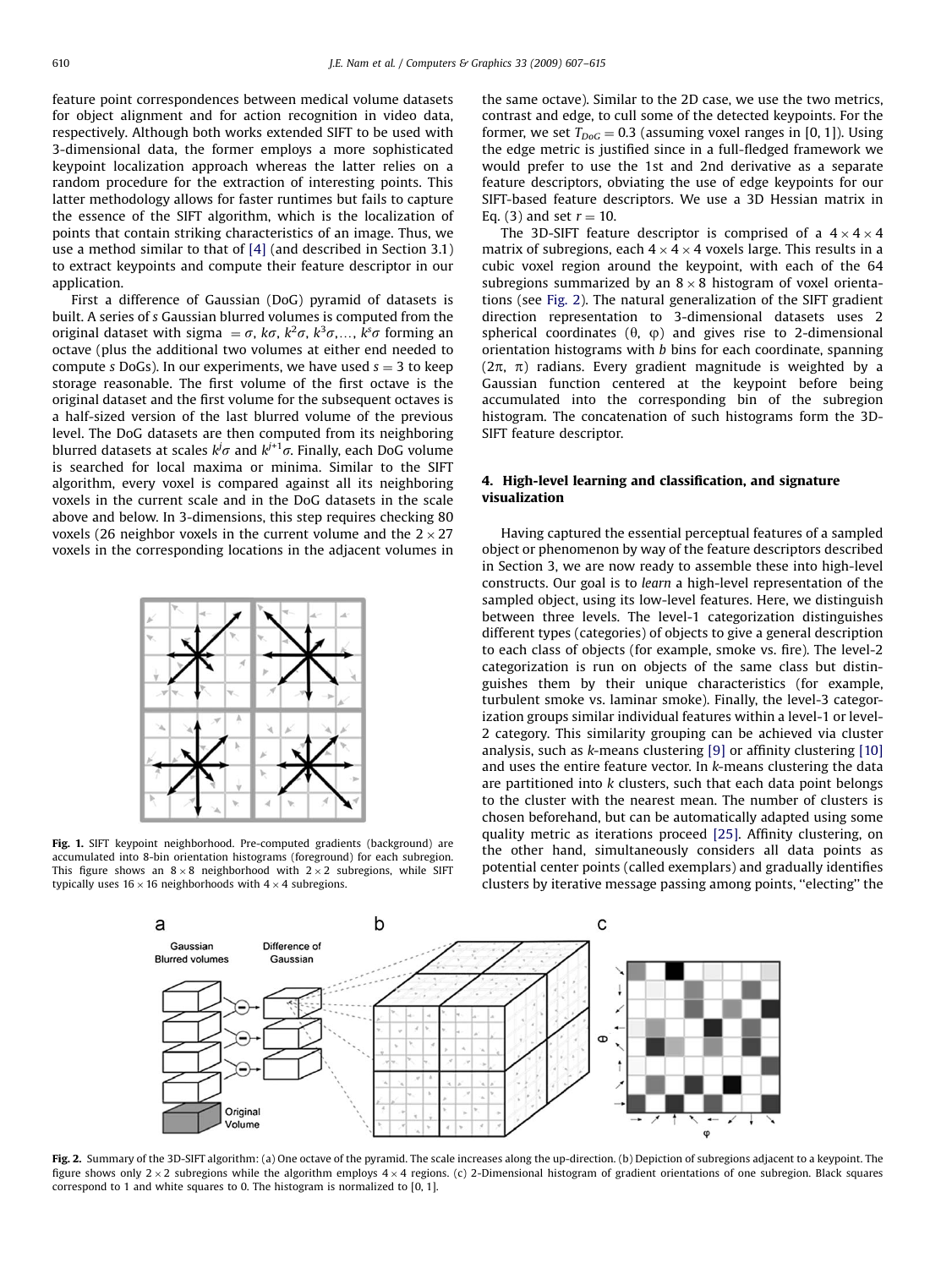<span id="page-4-0"></span>

Fig. 3. The main pipeline. The dataset used for illustration includes four different 2D water jet flows (water2 through water5, from top to bottom). All jet flows have the same direction: ejected from the top-right corner to the bottom-left corner. They have different speeds from slowest (water2) to fastest (water5). Water5 flows slightly to the side direction partially: (1) the four instances of the 2D water jet flow dataset; (2) computing the SIFT feature descriptors for each dataset and creating a set of feature vectors; (3) for each dataset, performing k-means clustering of the feature vectors into a set of sub-features; and (4) visualizing the clusters in an MDS map to convey their relative similarities.

most agreeable centers. We note that the top two levels may overlap in terms of the third level, that is, third-level features may be part of separate categories and instances thereof.

We generated a number of animated sequences of water flows to experiment with our framework (see Fig. 3 for an illustration of the process). First, we computed SIFT feature descriptors of five different water flows (panel 1). We then used the SIFT feature descriptors of each dataset to form the high-level categorizations, level-1 and level-2, and ran k-means clustering for the level-3 categorization. A value  $k = 5$  worked best for our experiments, but we could also have used adaptive k-means or affinity clustering to gain more independence from choosing an initial k. Now, each dataset has five clusters of feature descriptors, and each cluster in each dataset constitutes an individual feature. If the user runs clustering on an individual feature to create sub-features, a twolevel hierarchy is formed and can be categorized at the lower level. In fact, the clustering can be performed at any level of the hierarchy using different parameters and various clustering methods. Panel 3 shows a spectral plot [\[23\]](#page-8-0) of the separated clusters. Each row is one feature vector where value is coded as color (from blue to red, the value is increasing). However, the complexity of this spectral plot prohibits one to discern cluster relationships in an intuitive fashion. We therefore added further support by visualizing the clusters (at all three levels) via Multidimensional Scaling (MDS) [\[17\].](#page-8-0) For this, we computed the distances between all cluster pairs using various distance metrics (explained further below) and stored them into an  $M \times M$  distance matrix, where M is the number of clusters. There are many methods to embed this distance matrix into a 2-dimensional plane, preserving the original N-D distances as close as possible [\[7\]](#page-8-0). We chose the classical form of MDS which uses the top two principal components of this distance matrix as the embedding coordinates (see panel 4). The closer the distance the more similar are the clusters, according to the chosen metric. The composition of the MDS map depends on the categorization level of interest. In Fig. 3, each point in the MDS map corresponds to each dataset since we are interested in the level-2 instance categorization. The computed cluster distances, shown in the MDS maps, are an important part of the categorization algorithm, so we shall examine the various methods we used in the following.

We have tried three similarity metrics to calculate the distances for the MDS map: (1) simple Euclidean distance between cluster centers, (2) Euclidean distance between all data points in the cluster, and (3) CURE similarity. The CURE similarity is a distance metric which we borrowed from the CURE clustering algorithm [\[36\]](#page-8-0). In this scheme, well-scattered representatives are selected in each cluster and their Euclidean distances are



Fig. 4. Cluster visualization using two different similarity measurements for MDS: (a) Euclidean distance of cluster centers; (b) CURE similarity: distances between 15 well-scattered representatives. Only the CURE similarity metric can successfully separate the very different water5 flow.

computed as a metric for similarity. We selected 15 data points to represent each cluster. While the Euclidean distance tends to find neighbors related on the cluster centers, the CURE similarity better represents clusters of arbitrary shape. Fig. 4(a) shows an MDS plot generated by the Euclidian center distance metric. Here, water2 and water3 flows appear very similar, and likewise water4 and water5. However, by visual inspection of the original flows (panel 1), this is not true. Indeed, if the cluster shape is not uniformly distributed about the cluster center, this metric may not capture the similarity correctly in terms of shape. For better results (Fig. 4(b)), we use the CURE similarity metric. Here, water4 is gathered with water2 and water3, while water5 is well separated from the group, which is also evident in the images of these flows. This indicates that while water5 may have a similar cluster center than water2, 3, and 4, it does not have a similar shape within the group.

In order to give the user further insight into the cluster's composition we represent each MDS node as an icon that depicts a matrix of the dimension values. From the bottom left to the top right corner of the each node, the matrix is divided into the number of dimensions. Each cell encodes the average value of each dimension as brightness. This small icon can provide users with insight on the activities in all dimensions in a comprehensive and space-efficient way.

Let us now drill into the MDS plot to assess the cluster decomposition and explore the intra- and inter-cluster relationships. This exposes the level-3 features in relation to the level-2 instances (still using only one level-2 category: water flow). As mentioned above, we run K-means clustering on each flow using  $K = 5$  (giving rise to the second level of the hierarchy shown on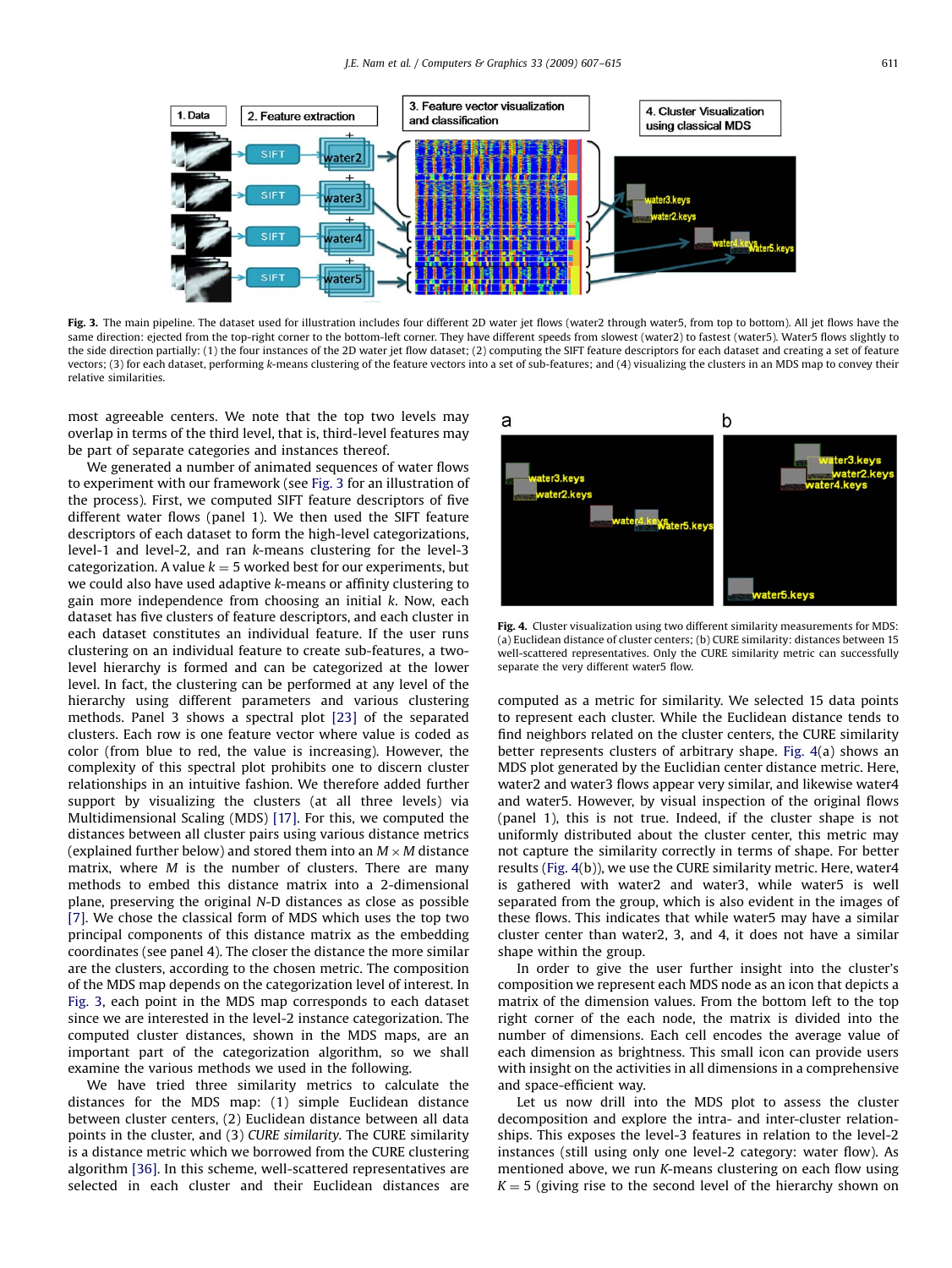<span id="page-5-0"></span>

Fig. 5. Separating out individual sub-features (level-3 clusters) in the level-2 clusters using K-means clustering. Sub-feature clusters are gathered into three larger groups (red circles) (for interpretation of the references to color in this figure legend, the reader is referred to the web version of this article).



Fig. 6. Clusters in Group 1 in Fig. 5: (a) Clusters represented in spectral plots. The colored patterns are very similar. The histogram (green bars above each spectral plot) also shows similar patterns. (b) Some example positions of keypoint descriptors (red dots) in each corresponding cluster (for interpretation of the references to colour in this figure legend, the reader is referred to the web version of this article).

the right edge of [Fig. 4](#page-4-0), panel 3). Fig. 5 shows the entire MDS map (for example, water3.keys-2 denotes the 2nd cluster of the water3 flow). We observe that small clusters from different flow datasets overlap at several locations. The spectral plot in Fig. 6 takes a closer look into the feature vectors of the clusters inside the left circle, where we indeed observe that water2–4, water3–4, water4–2, and water5–0 are very similar.

Using these learnt relationships, we could now easily categorize new water flow datasets at all 3 levels. But in a more general context, an important finding from this experiment is that in general there is not a unique set of features that defines a given dataset, but a (random) subset of features might be shared among datasets of the same type, or even of different types or domains. Yet, the combination of these features will likely be unique (which was certainly true for the water flows we used to illustrate our framework). Therefore, as a direct consequence for knowledgeassisted visualization, it will depend on the level of detail (or aspects) one seeks to visualize to determine which knowledgebase segments would need to be indexed (and which would be shared). This was also our motivation for adding the various methods for providing visual feedback, which allow a visual steering of the various parameters. This visual interactive interface will be useful when adding datasets to the knowledgebase which we consider in some sense a knowledge design activity. In the knowledge retrieval stage, all analyses would of course be automated, using the stored parameters, or possibly tunable by a single slider encoding a suitable combination of parameters [\[29\]](#page-8-0).

#### 5. Results

To evaluate the categorization power of our framework in a more general context, we tested it on a set of medical image data, such as various body parts scanned with MRI and CT, as well as on datasets obtained from fluid dynamics simulations. Further, we also compared the results obtained when treating animated data as a set of independent frames or combined as a time-series. All medical data were obtained from [\[39\].](#page-8-0)

### 5.1. Categorization of MRI and CT volumes

We tested four different medical datasets: a knee, a chest, and two head datasets (see side panel of Fig. 7 for an arbitrary rendering of these – the feature descriptors were computed on the raw data). We computed the global and local density histograms as well as the 3D SIFT feature descriptors for each dataset. For the



Fig. 7. MDS plot of four CT datasets of different body parts. Categorization via: (a) local histograms, (b) global histograms, and (c) 3D SIFT. We observe that 3D SIFT separates the data objects best.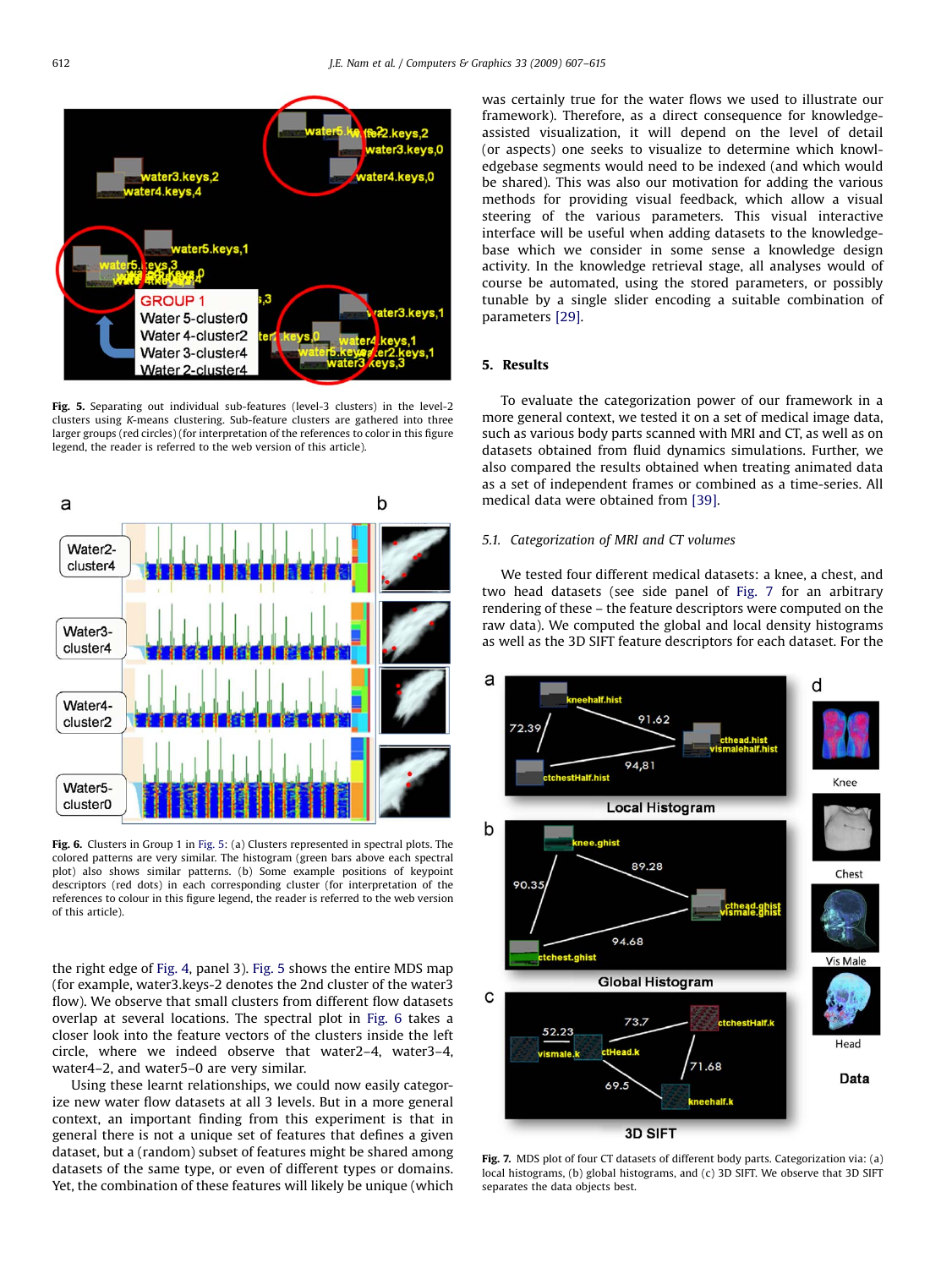calculation of the local density histograms, the rhombic dodecahedrons were inscribed in a sphere with radius equal to 8 voxels extended 12.5% to allow for the overlapping of adjacent spheres. At each successive level, the radius of the sphere was doubled, eventually reaching one fourth of the smallest dimension of the volume. The extraction of 3D SIFT feature descriptors was executed with  $T_{DoG}$  set equal to 0.0075 (considering the voxels were normalized in the range [0,1]),  $\sigma = 4.0$ , 3 DoG datasets per octave and 8 bins for the gradient orientation histogram (for each spherical coordinate).

[Fig. 7](#page-5-0) shows the MDS plots for each feature descriptor. We make the interesting observation that while all feature descriptors are able to categorize the knee, the chest, and the heads, only 3D SIFT is sufficiently sensitive to distinguish the two instances of the head, keeping a smaller feature space distance than to the very different datasets. This distance may then subsequently be used to steer the applied knowledge to the finer distinguishing properties in the KAV process.

Fig. 8 compares the categorization of MRI data with the three feature descriptors. These data consist of three brain scans and a leg scan (sample renderings are shown in the side panel). Here we observe that the global histogram descriptor is only able to distinguish brain data from non-brain (here knee) data. The local histogram descriptor, on the other hand, distinguishes the various brains, but categorizes the knee and one of the brains into overlapping bins, which is less desirable. Finally, the 3D SIFT descriptor spaces the knee and all brains far apart, while detecting a closer match between two of the brains.

## 5.2. Categorization of flow data

The first set of flow data we tested were time-sequences generated with the program Wondertouch Particle Illusion 3.0 [\[38\]](#page-8-0). We used this program since it allowed us to generate a highly diverse set of amorphous phenomena, which we recorded as a sequence of images, one for each frame. Specifically, we



Fig. 8. MDS plot of four MRI datasets of different body parts. Categorization via: (a) local histograms, (b) global histograms, and (c) 3D SIFT; and (d) An example rendering of the data. We observe that the knee scan can be well separated from the three brain scans, which also can be separated.

generated sets of instances of three (level-1) flow categories: water jet, smoke, and fire. Section 4 already presented the level-2 and level-3 analysis of the water jet category – in this current section we shall now concentrate on the level-1 categorization. We only used SIFT for the flow data since we found it to be superior to the histogram-based descriptor.

We first applied (2D) SIFT to each frame separately. All keypoint descriptors were then concatenated to form one single set of feature descriptors for the entire sequence. In addition, in order to examine if time-coherency can yield better categorization power, we also performed 3D SIFT on the volume assembled by stacking all frames of the flow in order. In such cases, the depth of the volume reflected the number of frames, while the width and height correspond to the width and height of the flow sequence. All parameters were the same as those used with the CT datasets of the previous section.

Fig. 9 presents two MDS plots from the fire category generated with the CURE similarity metric based on both SIFT and 3D SIFT descriptors (Fig. 9(a) and (b), respectively). Although almost imperceptible, the differences between flows 1, 2, and 3 rely on the speed and angle of emission of the particles source. On the other hand, both flows 5 and 6 are unique instances in this category being generated with very different parameter settings, while flow 6 is somewhat related to flows 1, 2, and 3. Being presented with these flow sequences, we notice that SIFT fails to categorize flows 3 correctly. In addition flows 6 and 5 are also (incorrectly) categorized into the cluster of flows 1, 2, and 3. On the other hand, 3D SIFT, taking temporal features and coherencies into account creates a meaningful grouping and categorization.

The next experiment tested our framework on a set of standard time-varying 3D datasets generated in scientific flow simulations: Jet, Vortex, and Shockwave (pictured in that order in [Fig. 10\(](#page-7-0)d)). Global and local histograms as well as 3D SIFT feature descriptors were computed and evaluated. Five (3D) frames were extracted



Fig. 9. Comparing the 2D SIFT and 3D SIFT keypoint descriptors for the fire flow category: (a) plot generated with SIFT keypoint descriptors, (b) plot generated with 3D SIFT keypoint descriptors, (c) a selected frame for each the six flow sequences. We observe that the time-coherent (3D) SIFT performs significantly better in the categorization task.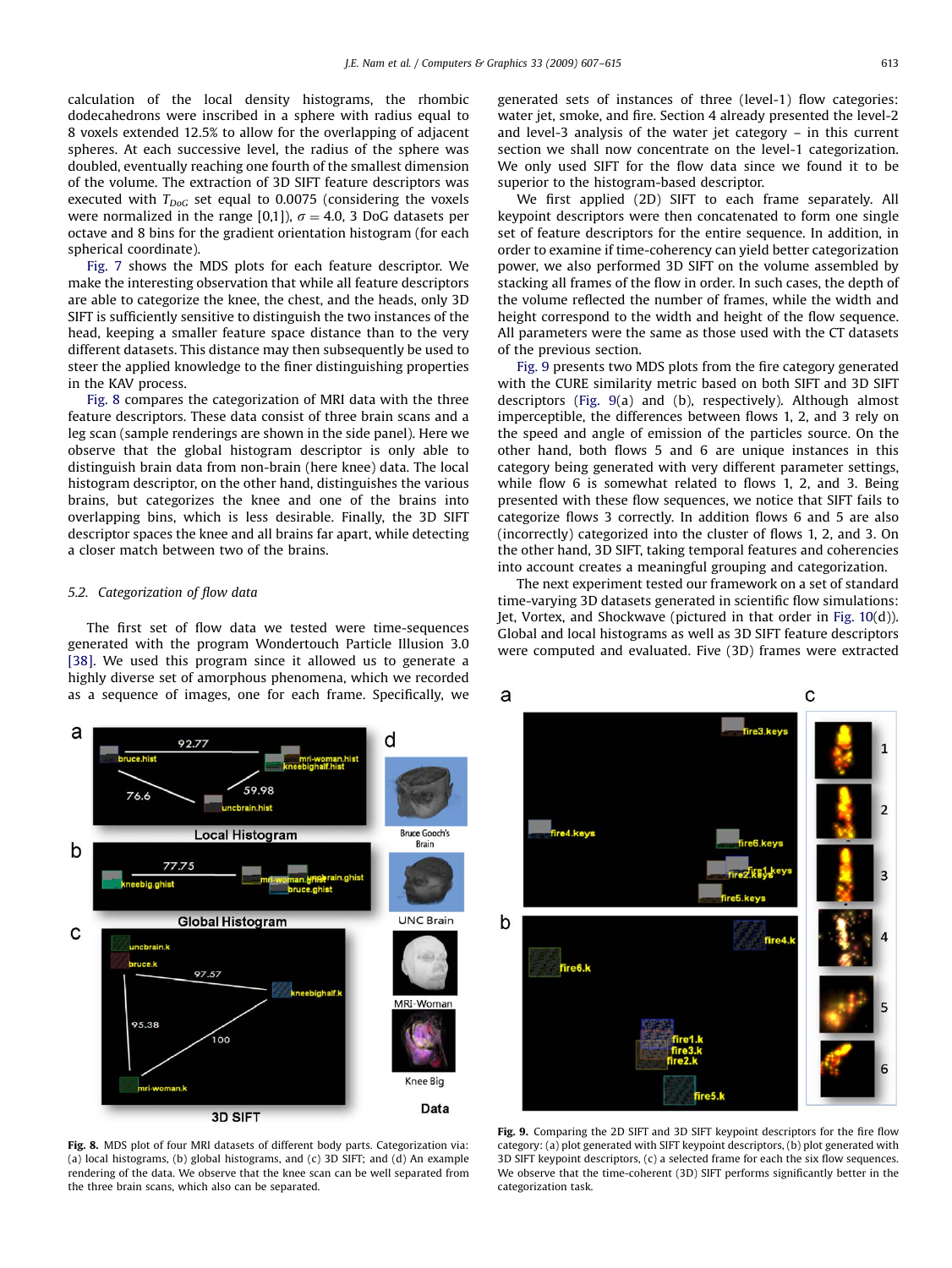<span id="page-7-0"></span>



from each flow and processed according to the global histogram, local histograms and 3D SIFT algorithms. These frames correspond to the first and last frames and frames located at 25%, 50%, and 75% in the sequence. Fig. 10 illustrates the results we obtained with (a) global histogram, (b) local histogram, and (c) 3D SIFT descriptors (the Shockwave is labeled sclb\_reversed in these plots). Each node shown corresponds to one frame. Using global histograms, MDS segregates properly both the Vortex and Jet datasets but is not able to correctly cluster frames from the Shockwave dataset. If, on the other hand, local histograms are used as the descriptor, the diagram shows that all frames are correctly clustered except for the first frame of the Shockwave dataset, which is far from the other frames. This is because in the first frame the wave has not started yet and the histogram distribution is rather narrow. 3D SIFT descriptors provide a good clustering as well, but here the first frame is not differently classified. Thus, overall, the local histogram feature descriptor appears to capture the diversity of the individual frames better (the level-2 categorization), while 3D SIFT appears to be more descriptive in the level-1 categorization.

As a final experiment we tested the framework's ability to detect and separate an instance from a foreign category in a set of instances of a known category (which is somewhat related to the method's sensitivity and specificity). Fig. 11 presents MDS plots of our attempt to detect a water jet instance in a set of diverse smoke simulations. We observe in the side panel of Fig. 11 that smoke 3, 5, and 6 are different only in terms of speed and angle of emission. Smoke 7 is a rotated version of the other flows, while smoke 2 is very different from the others in all aspects. We then added a completely different water jet flow to verify the validity of the level-1 and level-2 categorizations. Indeed. both 2D SIFT (a) and 3D SIFT (b) are able to detect the water jet outlier by grouping it further apart than the instances within the smoke category, although 3D SIFT does somewhat better in this.

### 6. Conclusions

We have described a framework that expresses sampled datasets common in the fields of volume graphics and visualization as a set of rich, yet general, salient low-level feature vectors, and then uses these to create high-level models of the sampled



1). Plots generated with (a) 2D SIFT, and (b) 3D SIFT keypoint descriptors. We observe that we can successfully differentiate the foreign water flow instance from the smoke category.

data objects. We aimed for a general framework to support classification tasks needed for indexing the knowledge base in future knowledge-assisted visualization (KAV) systems. We demonstrated these capabilities for a variety of scenes of sampled objects and phenomena, consisting of medical and flow data.

At this stage, we have built the models only by ways of k-means clustering to determine descriptive feature groupings based on similarity. This worked already quite well. However, a richer set of object dichotomies could be obtained by introducing probabilistic techniques, such as EM, into the framework, to discover more specific objects in the data [\[18\].](#page-8-0) Another useful extension of our framework would be to associate the learned object and feature models with information on appropriate rendering parameters, learned from user studies [\[12\]](#page-8-0) or automated observers, such as Daly's Visible Differences Predictor (VDP) [\[8\],](#page-8-0) or a combination of these. Here, it will be probably useful to also include other low-dimensional feature descriptors, such as density, gradients, LH, and the like, for more robust categorization results.

Any low-dimensional embedding, including MDS, has residual errors, which result from imperfect mappings of N-D to 2D space. Our current work is directed towards using more accurate nonlinear MDS-based space embeddings, via force-directed methods [\[11\],](#page-8-0) in place of our linear PCA-based method. Finally, we also plan to incorporate 4D SIFT descriptors to capture the temporal coherencies in time-varying 3D volumes.

#### References

- [1] Asimov D. The grand tour: a tool for viewing multidimensional data. SIAM Journal on Scientific and Statistical Computing 1985;6(1):128–43.
- [2] Bellman A. Adaptive control processes. Princeton: Princeton University Press; 1961.
- [3] Caban J, Rheingans P. Texture-based transfer functions for direct volume rendering. IEEE Transactions on Visualization and Computer Graphics 2008;14(6):1364–71.
- Cheung W, Hamarneh G. N-SIFT: N-dimensional scale invariant feature transform for matching medical images. IEEE International Symposium on Biomedical Image Processing (ISBI) 2007:720–3.